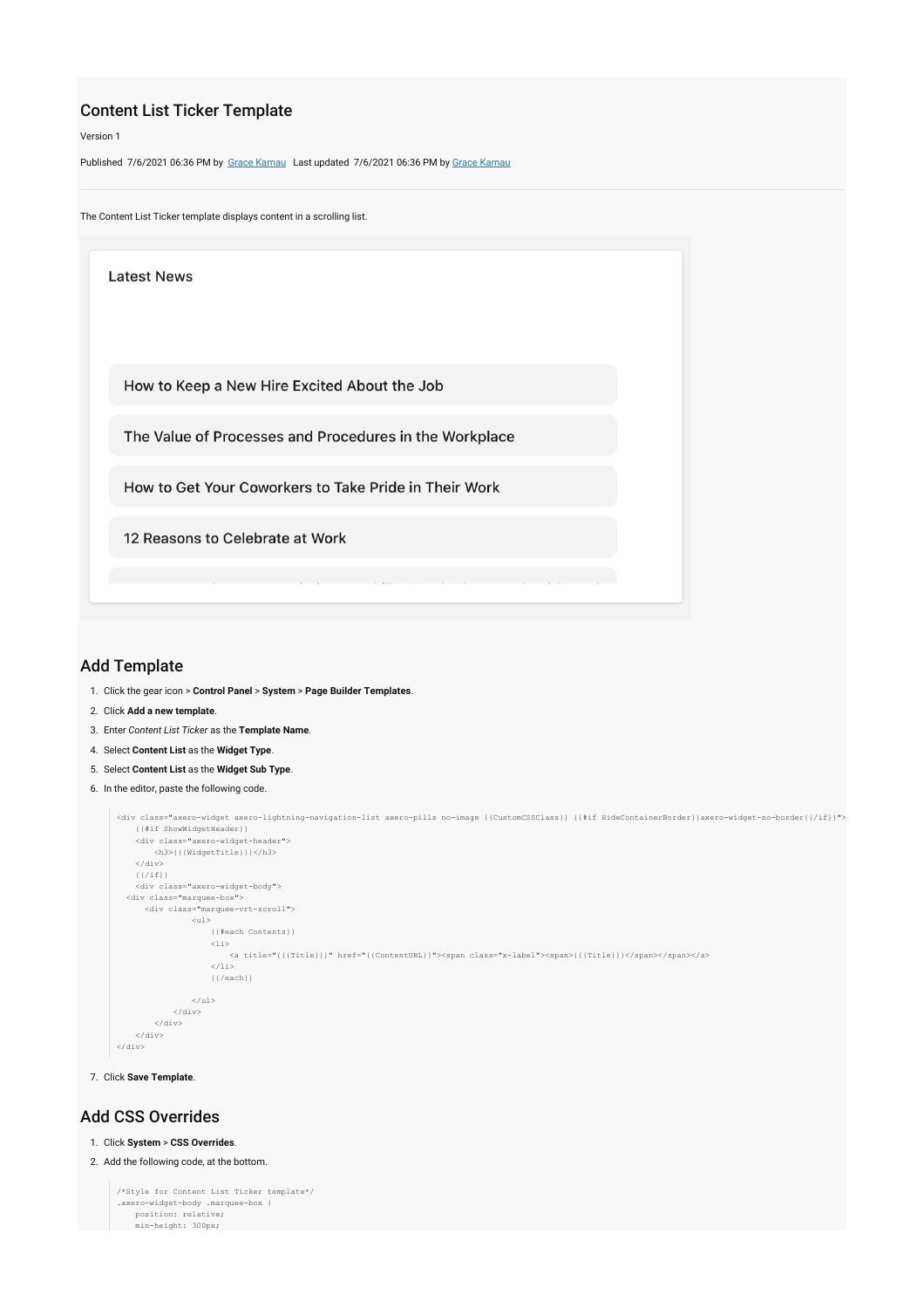```
 overflow: hidden;
 \rightarrow.axero-widget-body .marquee-vertical-scroll {
   position: absolute;
 }
 @keyframes "marquee-vrt-scroll" {
    from {
         top: 100px;
     }
   to {
 top: -200px;
 }
 }
 @-moz-keyframes marquee-vrt-scroll {
   from {
 top: 100px;
 }
   to {
 top: -200px;
 }
 }
 @-webkit-keyframes "marquee-vrt-scroll" {
      from {
         top: 100px;
      }
     to {
         top: -200px;
      }
  }
 @-ms-keyframes "marquee-vrt-scroll" {
     from {
         top: 100px;
    \rightarrow to {
 top: -200px;
 }
 }
 @-o-keyframes "marquee-vrt-scroll" {
   from {
 top: 100px;
 }
     to {
         top: -200px;
      }
 }
 .marquee-vrt-scroll {
     position: absolute;
     infinite;
      -moz-animation: marquee-vrt-scroll 10s linear infinite;
      -ms-animation: marquee-vrt-scroll 10s linear infinite;
      -o-animation: marquee-vrt-scroll 10s linear infinite;
     animation: marquee-vrt-scroll 10s linear infinite;
 }
 .marquee-vrt-scroll:hover {
     -webkit-animation-play-state: paused;
      -moz-animation-play-state: paused;
   -o-animation-play-state: paused;
 animation-play-state: paused;
     cursor: pointer;
 \overline{ }.axero-lightning-navigation-list.axero-pills.no-image .axero-widget-body ul li a .x-label {
     margin-left: 0;
 }
```
#### 3. Click **Save CSS Overrides**.

### How to Use the Template

- 1. Add or edit a Page Builder page in **Control Panel** > **System** > **Page Builder**.
- 2. Click the **Layouts** tab and add a layout onto the page.
- 3. Click the **Widgets** tab.
- 4. Drag a **Content List** widget onto the page. This template is best used in small to mid-sized columns between 3 and 6.
- 5. On the Content List widget, click the gear icon > **Edit properties**.